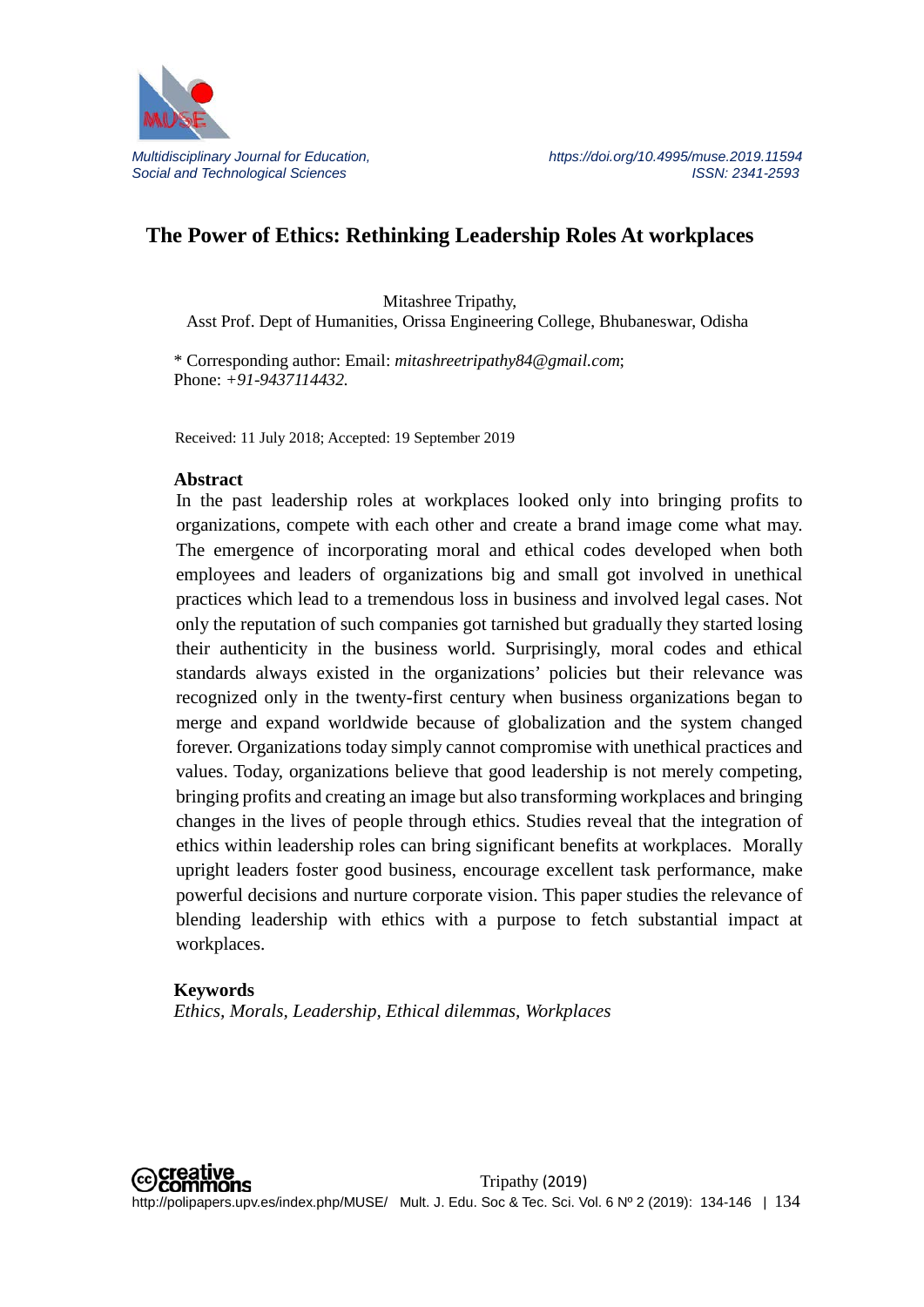

## **1. Introduction**

The word 'Leadership' suggests different connotations in different domains. Some understand leadership is managing a team either at schools or colleges or in any sports team. Others mean leadership as voluntarily initiating with some work and the perceptions are many that diverge differently in different contexts. At workplaces, however, leadership defines a position or a role to carry out some goals associated with the betterment of the organization. A typical model categorizes leadership as not what leaders do rather what they are like. To understand it better let us consider an example. John is the team leader leading a group of employees in his company. He does his regular duties, he is technically sound, intelligent, trains his employees well. But he lacks compassion, avoids problematic conversations, does not know how to deal with complaints, cannot accept challenges readily, and is not enthusiastic in solving problems. Comparing what John as a leader does and what he is characterized with as a person, one can easily conclude that simply fulfilling job roles of leadership does not make anyone a leader. Rather there is so much more to it. Leadership both as a role and a trait is one of the most essential tools at workplaces to deliver performances that generate effectiveness and accomplish organisational goals. The process begins by setting vision combined with values and moving ahead with pleasure inspiring as many people in the path of success. It is however important to also understand that being a leader is not a designation instead it is a role and it can be at any level at a given workplace. But are values that important? Today innumerable companies around the world believe in values, morals, and ethics as an important means of workplaces of any kind. Working with ethics makes a leader an ethical leader. Collins in his book *Essentials of Business Ethics: Creating an Organisation of High Integrity and Superior Performance* describes "ethics is the set of principles a person uses to determine whether an action is good or bad. Ethics permeates every stakeholder interaction involving owners, customers, employees' lenders, suppliers, and government officials" (Collins, 2009, p.4).

Today leaders at workplaces have to do tremendous activities everyday without fail. But sometimes leaders get deviated from their track and mismanage situations at workplace. Therefore, leaders are supposed to be conscious while performing duties. Self-aware is a must. Chamberlain in his book *Conscious Leadership: A Guide to Making a Difference One Person at a Time* discusses

"Individuals within organizations have to navigate corporate culture and often take their cues from the individuals around them. Effective leaders have to lead and set the tone for that culture and that team. Both have to take charge and determine how to do this. It is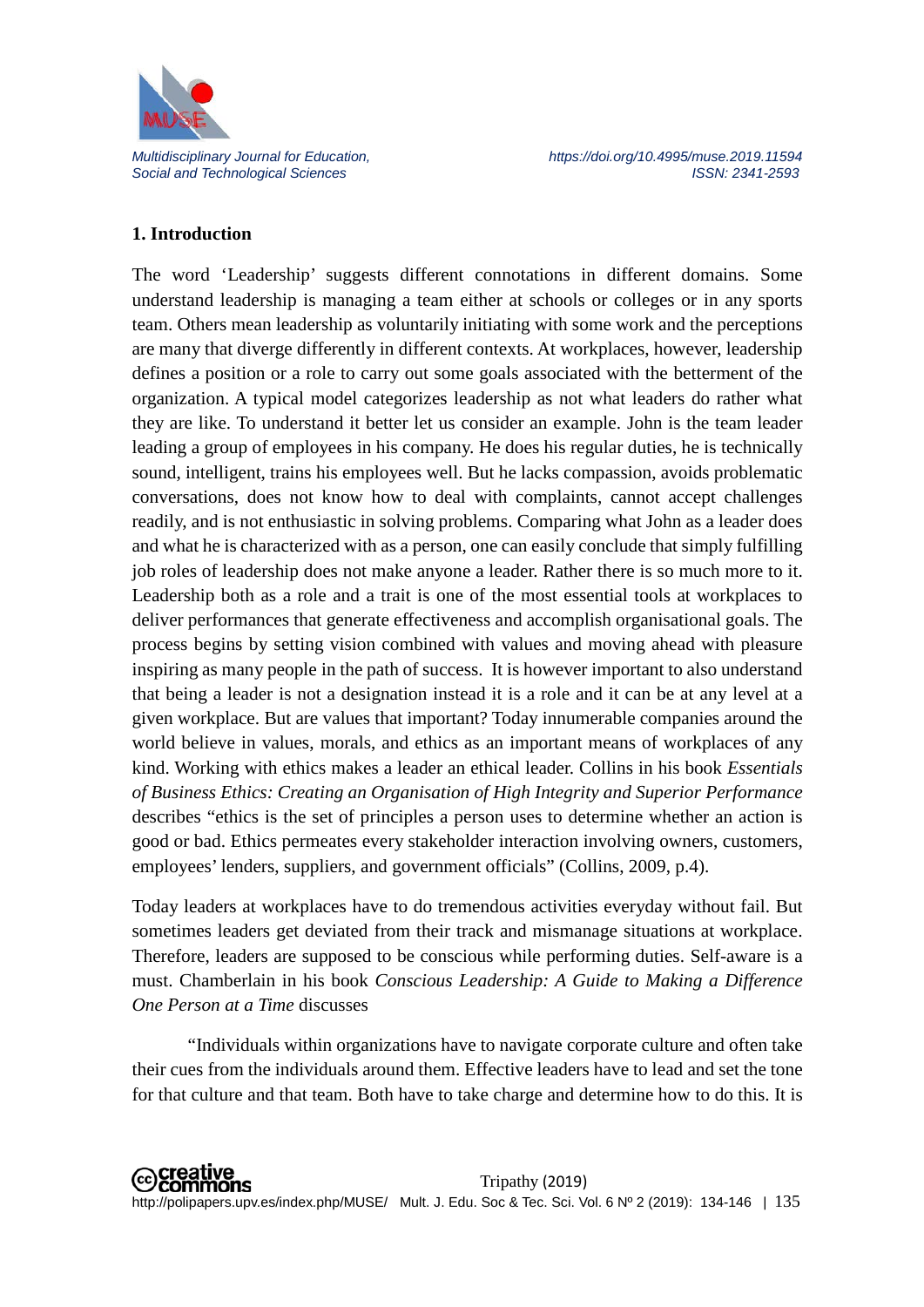

an individual responsibility. Each of us needs to see where we are living up to our values and where we are sabotaging our achievement to reach our goals" (Chamberlain, 2016, p. 6-7).

Ethical leaders must realise on what grounds the values of leadership get incapacitated in the process of achieving goals. The business world is hypnotizing and studies reveal that people in higher roles often get carried away by practices that devalue morals and ethics. Hence, it becomes easy to fall prey to the dishonourable and disreputable preparations in exchange for some temporary yielding. Leadership is, therefore, knowing the inner self first and finding out the ways that drive towards such practices and then knowing the people around.

Leaders who view the existence of ethics in their characteristics traits and job roles as crucial often come across situations that put them into dilemma. Thoughts like serving clients, customers and members of the organizations uniquely without any misrepresentation, achieving desired results without being dishonest, delivering work performance without harming the position, providing satisfaction to customers without discomforting staff and finance soundness, leading through uprightness without being misguided and many more. However, doing so is not a cakewalk. Langlois in the book *The Anatomy of Ethical Leadership: To lead our Organizations in a Conscientious and Authentic Manner* peers being courageous in such situations. Langlois writes "in such a context, making an ethical decision can become a perilous obstacle course though amaze of reflection and organizational rules. The path is fraught with pitfalls and may require a certain moral fortitude" (Langlois, 2011, p. 35). Everyday leaders face a number of challenges related to professional and personal structures and come across complex circumstances when trapped between their morals and professional demands in order to resolve problems that bypass their state of affairs.

Workplaces embody a large mass of people both internally and externally including staff members, managers, executives, customers, clients, policyholders, stakeholders, government officials and many more. An effective leader is in charge of maintaining codes of conduct with each of these parties through a set of codes of conduct. The codes of conduct that the efficient leaders create, shape the future of the organization. An efficient leader is looked upon by others. Employees tend to follow under the principles of leaders. Hence, if the leaders wish to induce honesty among the people they meet and do business with, they will have to venture values like honesty, truthfulness with everyone they deal. Creating an ethical organisation first begins from self. Raichur in his book *Timeless Principles for the Workplace* writes "honesty, integrity and other core values come top

**⊙Creative**<br>
©Commons Tripathy (2019) http://polipapers.upv.es/index.php/MUSE/ Mult. J. Edu. Soc & Tec. Sci. Vol. 6 Nº 2 (2019): 134-146 | 136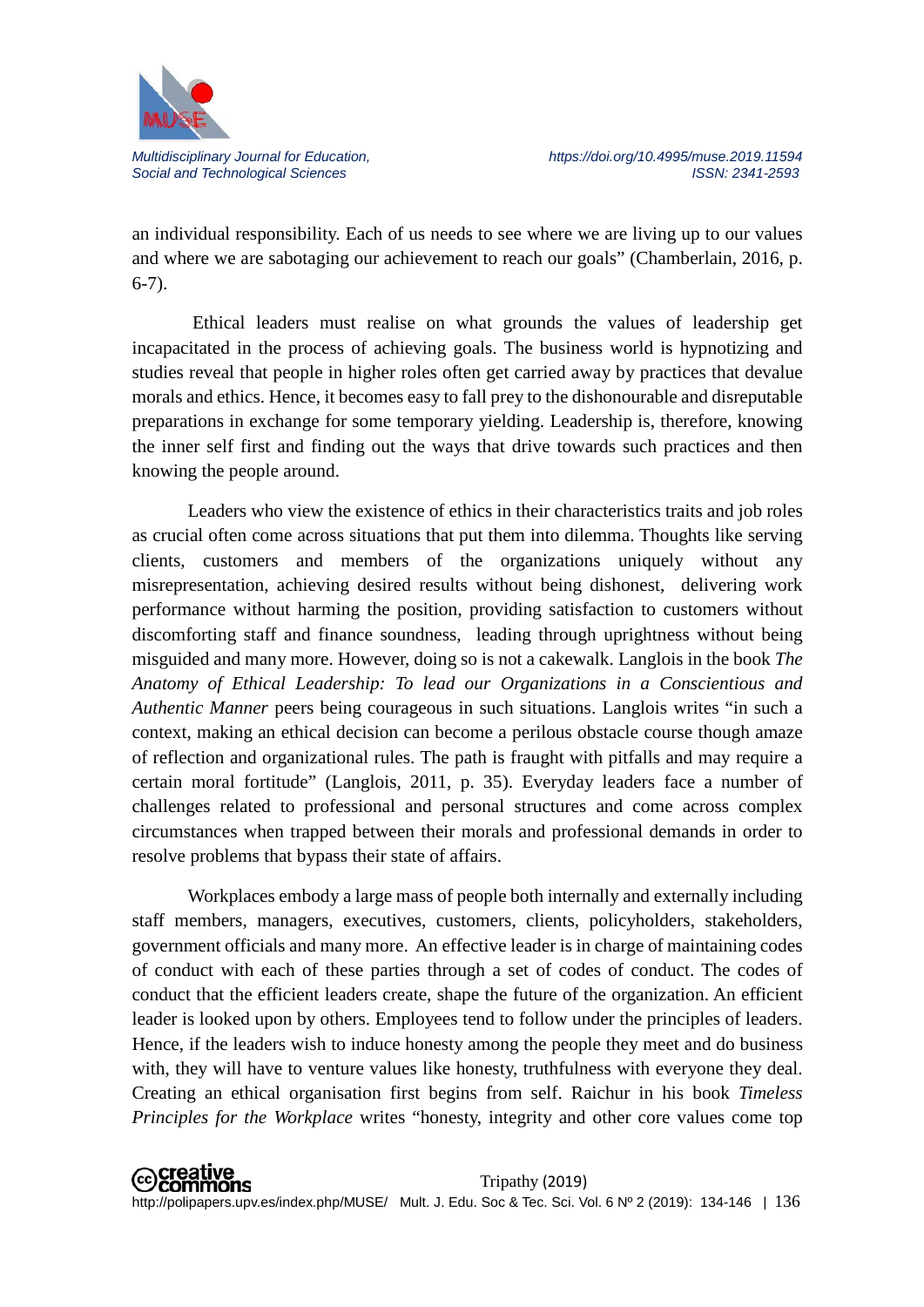

down. If the leader is honest, personally demonstrates honesty, emphasizes it, empowers people to be honest and celebrates honesty, the rest of the people within the organization will follow" (Raichur, 2015, p. 174).

Leaders are responsible for a number of operations at the workplace from taking the right decisions to choosing the right method to solve a problem from appropriate behaviour with others to act as per the circumstances. However, responsibility and accountability are two different sides of the same coin. Responsibility embodies sharing of actions, workloads, decisions and the like, while accountability means being solely answerable to decisions, actions, and behaviour. Effective leadership does not believe in simply winding up responsibilities but also being accountable or answerable to the consequences of the responsibilities covered. If things go upside down ethical leaders do not blame others rather find and fix answers to their problems. Bustin describes accountability as

"a contract, a commitment, a personal promise. Practised effectively, accountability is way of thinking and acting all the time and ultimately trumps any financial, intellectual, structural, or technological ability. The reason is simple: Accountability is not based on circumstances but rather on an attitude of accomplishing a task or achieving an objective despite circumstance" (Bustin, 2014, p. xiv).

One of the most powerful yet difficult attribute to practice today at workplaces is patience. Today many leaders believe in deciding fast and not bearing time to wait for the results which at times can be devastating. However, the relevance of patience in leadership is hard to describe but it produces results far beyond pleasant. "By demonstrating patience, leaders reinforce the importance of focusing on the long-term outcomes. Patience does not mean ignoring the interim milestones or short-term deliverable. It does mean keeping them in context" ([Kolodinsky,](http://www.ifyouwilllead.com/leading-with-patience-the-will-to-wait) et al., 2012). Patience in itself takes time to practice but is considered to be one of the most essential tools for leaders at workplaces.

In leadership, fairness is a desirable quality. Studies reveal that the decisions made by ethical leaders are based on justice and fairness. Effective leaders are known for their fair evaluation of situations after studying and comprehending precise and complete information. Beugre in his book Managing Fairness in Organizations mentions about "Meindl who studied the leadership style of several managers in relations to perceived fairness in 1989. Results showed that high task oriented leaders preferred equity-based allocation rules. They were likely to distribute rewards on the basis of individual performance" (Beugre, 1998, p.70).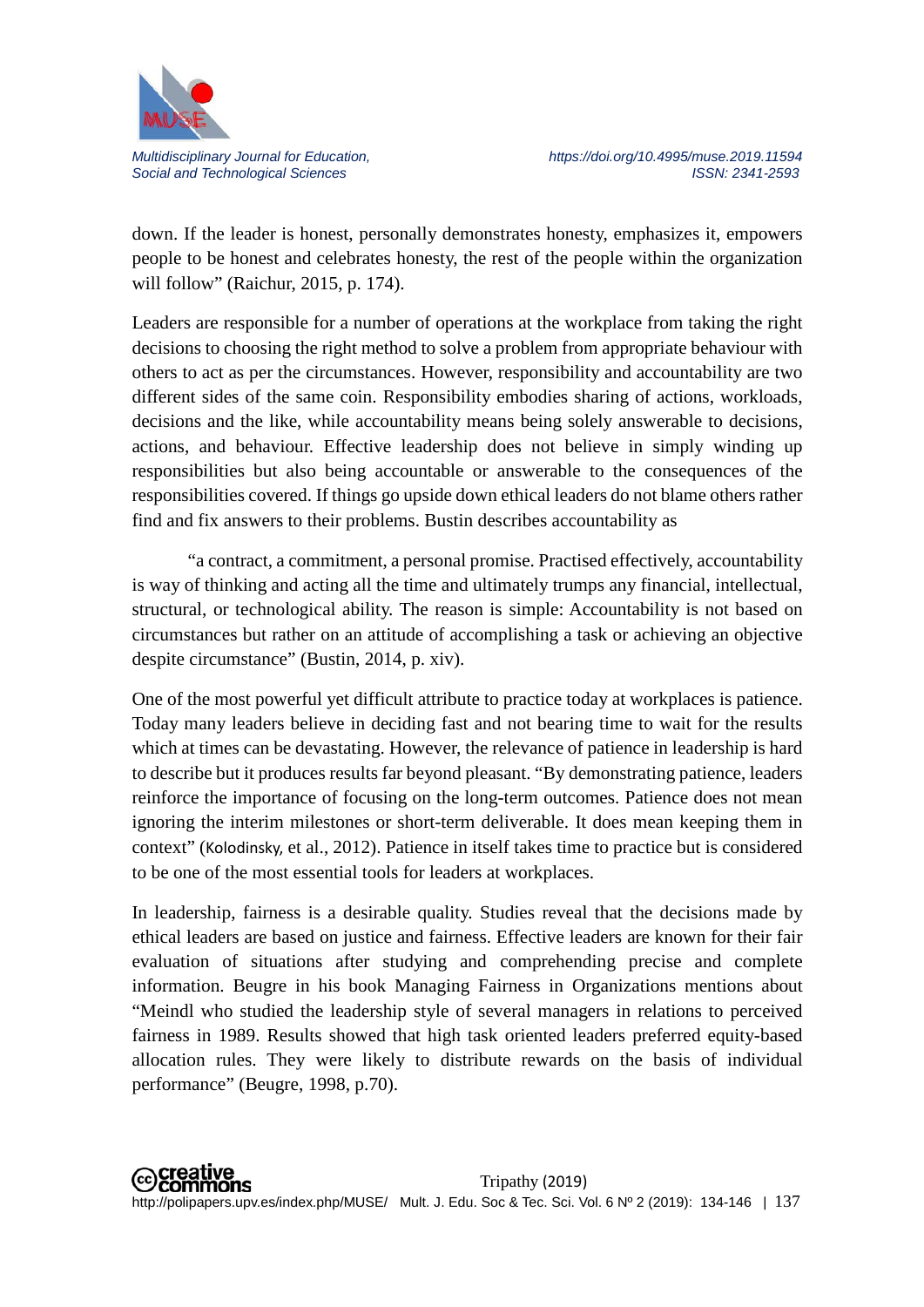

This paper studies the importance of ethical leadership at workplaces at the outset and then discusses the ethical dilemmas that sometimes leaders face and the best and convenient options to tackle such dilemmas. Further, the paper goes to study some of the most important ethics that leaders of today ought to incorporate in their roles namely, honesty, accountability, fairness, courage, and patience with an aim to deliver performance and achieve success.

#### **2. The Significance of Ethical Leadership**

Leadership is an art that is either inherited or that can be acquired through formal education, training, and coaching. In most of the education curricula in the recent past leadership has been an important part of students' lives but today as we move rapidly towards personal development to meet the needs and demands of everyday life, education curricula in most parts of the world has incorporated ethics in their subjected and knowledge regarding ethical leadership has been imparted to teach the students of today to develop strategies to administer effective leadership qualities in parallel with ethics that will guide and shape their career and also provide them ways to handle ethical dilemma. Leadership is a complex task and at workplace, today leaders find themselves in a position where the consequences of their actions can either amplify or reduce their power to make strong decisions and influence others. In many such situations, their intentions are not considered to be the driving factor instead their actions are judged over.

# Leigh in his book *Ethical Leadership: Creating and Sustaining an Ethical Business Culture* discusses

"to be an ethical leader is indeed to be different. This kind of leader acknowledges the complexity of running a responsible business, yet tries to do it anyway. Ethical leaders embody the purpose, vision and values of the organisation and of the constituents, within an understanding of ethical ideals. They connect the goals of the organisation with that of the internal employees and external stakeholders" (Leigh, 2013, p. 6).

It is because of ethical leadership that the entire business organization functions on a daily basis while at the same time empowering and setting the organisation's vision. Ethical leaders set values and standards at the workplace in building and generating an ethical organization. For example, setting workplace values like equality and fairness ensures each one of the staff members to understand how business transactions are handled and so on. Also, they realize what expectations the employees are going to fulfil towards organization, liking dealing with customer, behaving righteously and so on. The purpose is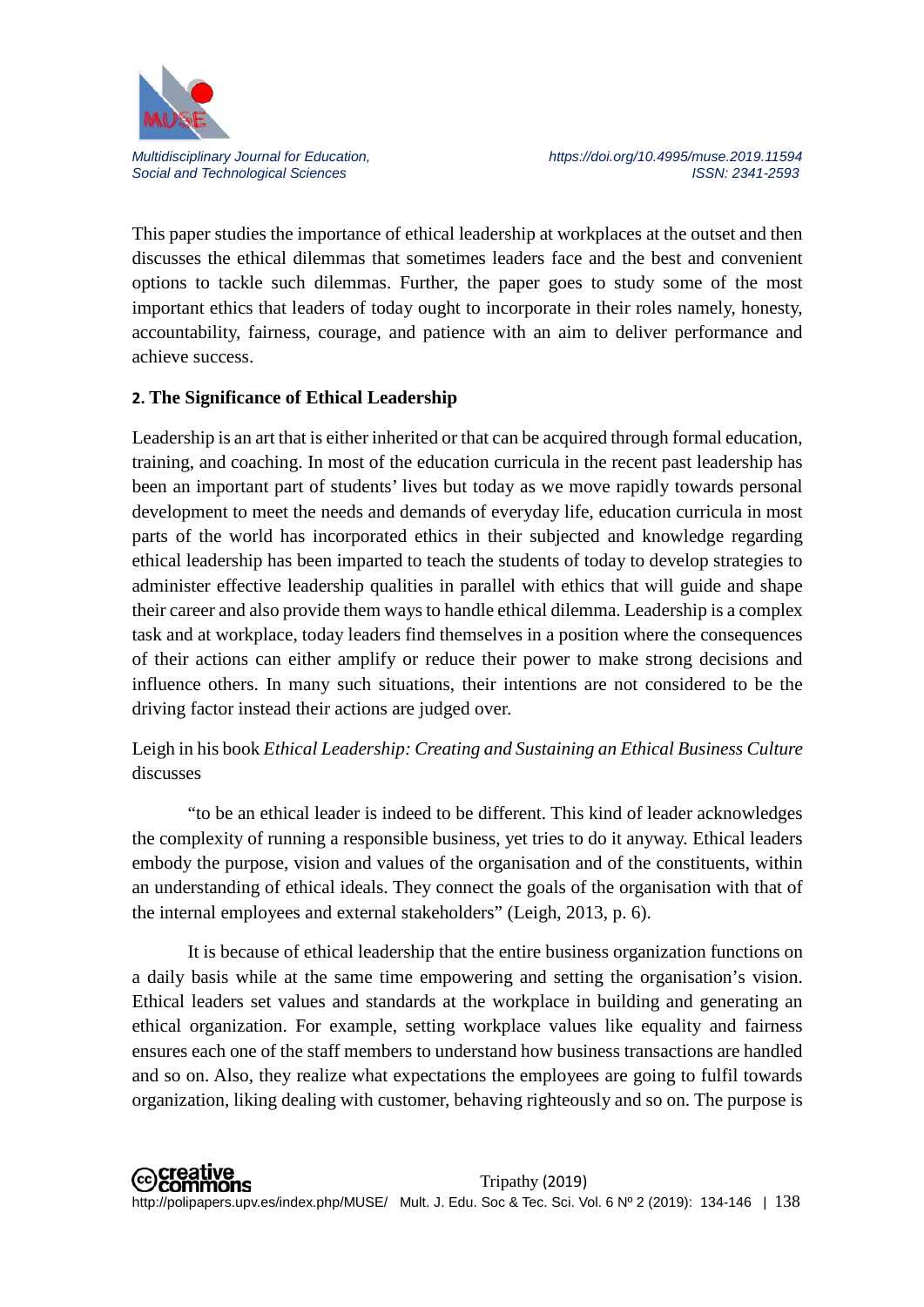

simply to define an ethical message with clarity to implement ethical means while taking any step towards organizational benefit.

Ethical leadership fosters a higher level of veracity that further leads towards a deeper sense of fidelity and provides confidence to other staff members to recognize, believe and follow the same. When individuals join at the workplace, with them comes the deep- rooted personal values which get blended with the ethics and values of organization. This combination becomes a strong establishment for other strong personality traits that generate guidelines to think, act and decide at the workplace. Doohan asserts "two attitudes are critical to leadership, personal integrity in relation to one's vision of life, and integrity in relation to the organization's primary values, issues and loyalties" (Doohan, 2007, p.65). Leaders have a crucial responsibility to convey their feelings, speech, and personality to their followers. But at first, the leaders must hold true to themselves in what they need to convey regarding the integrity or setting a vision or any other value as the followers want to keep their confidence and faith in their leaders as they believe that if leaders are honest they would live their vision.

An interesting feature of leadership is to always stay beside people they and their organization is associated with. Hence, leaders are mostly people-oriented and the decisions they make, or the power they use to dole out the goodness for the people concerned and provide interests both to employees and organizations.

"This modelling serves as a guide and motivator for others to put the needs and interests of the group ahead of their own. Such engagement creates an intellectual and emotional commitment between leaders and their followers that make both parties equally responsible in the pursuit of common goals" (Parsons, 2017).

### **3. Ethical Dilemma and Leadership**

Every day leaders come across a number of ethical situations and difficulties that are not sufficiently expert of providing a win-win solution or in other words a situation that involves an option between equally insufficient substitutes. This complex situation is an ethical dilemma where at a given situation, leaders have not only to choose between right and wrong or good or bad instead between right and right and good and good. Apparently, leaders end up in mental conflicts between moral alternatives and which are equally important and where choosing one would result in bypassing another. However, at workplaces, ethical dilemma can have a massive impact on the nature of work. Fernando describes "A business dilemma exists when an organizational decision maker faces a choice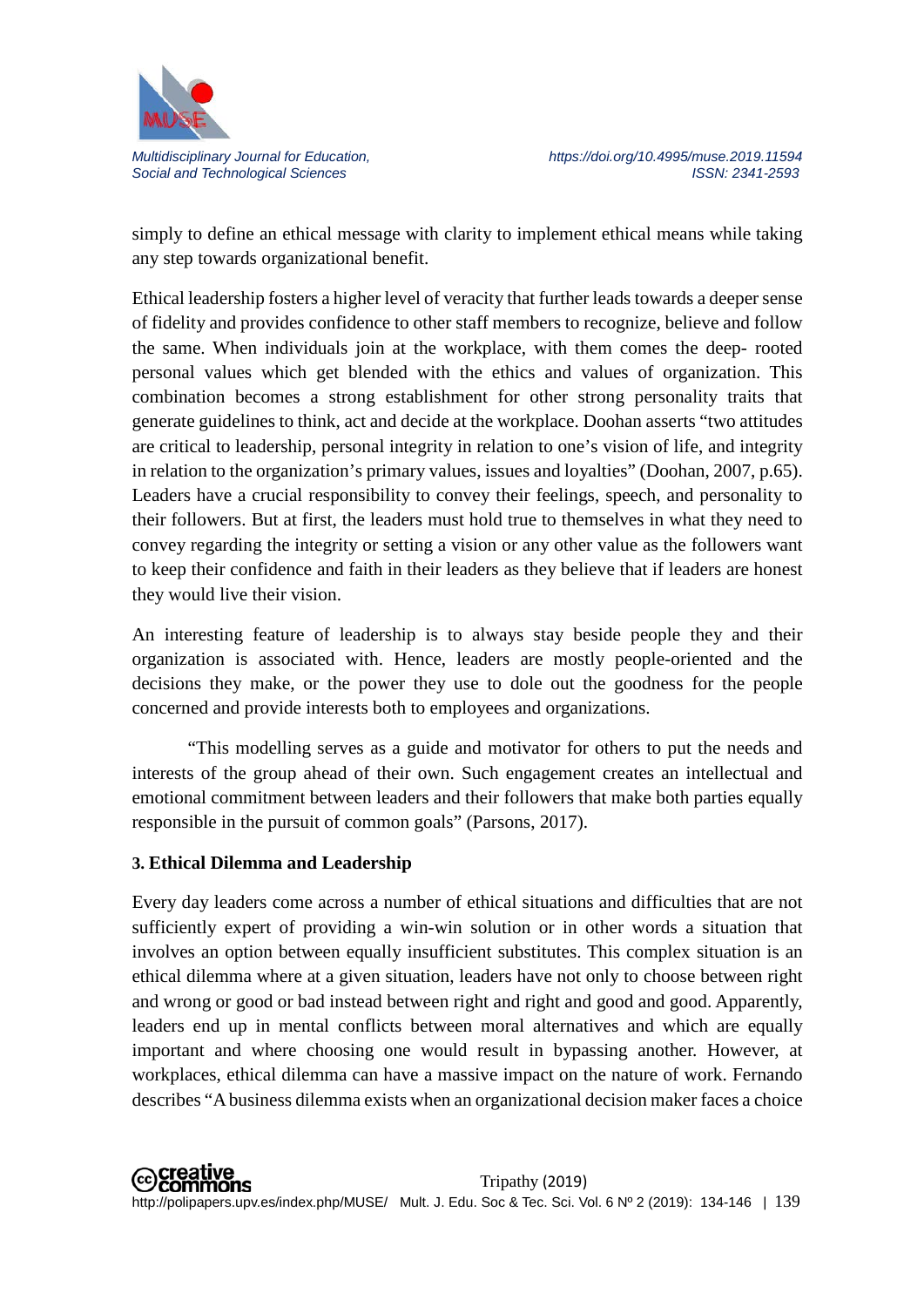

between two or more options that will have various impacts on the organization's profitability and competitiveness and its stakeholders" (Fernando, 2010, p. 9-1). Let us understand ethical dilemma in leadership roles at workplaces and how ethical leaders find a way to find solutions through one of the real business life example.

Binta Niambi Brown who is the CEO and Co-Founder of Fermata Entertainment Ltd and who by profession is also a Lawyer. In a certain situation, Brown was about to close her three billion dollar asset when she found that some information could have deliberately destroyed the deal. She could not reach her business partner and had two choices: "either tell her client and risk losing the deal or keep quiet until the papers were signed" (Giang, 2015). Finally she took up the decision to tell the client. In her own words "even if the deal had been blown up for good, honest reasons rooted in decent integrity and morality, there's always the fear that you are going to become the associate whose deal blew up, and now everybody's talking about how the senior person wasn't around and you are being Goody Two-shoes and you ruined the deal" (Giang, 2015).

The inability to make proper decisions at the proper time is often the result of fears that are associated with our thoughts and the consequences are perilous. However, at times when we simply give up our fears and take a decision, we find ourselves in celebrated moments.

The next section studies in details some of the most important ethical tools required in performing leadership roles. However, it must also be understood that most of the leaders perform roles giving prior importance to ethics in performing their tasks because ethics as a virtue have been embedded within them since childhood. Also, there are leaders who believe that doing their tasks without ethics is simply doing injustice to their job roles. Hence, such leaders have successfully learned the basics of ethics and their importance in workplaces through training, education and coaching. In both the cases, the incorporation of the principles of ethics and their relevance remain unparalleled and the results are outstanding and satisfying.

### **3.1 Honesty**

Honesty is considered to be one of the most positive aspects of leadership. Leadership roles without honesty can put leaders into trouble if not instantly though but a while later. Let's understand the case of Bernard Madoff who is infamous for the largest investment scandal ever and another good number of criminal offenses like securities scam and falsehood. This caused him to be sentenced to prison for a period of 150 years. The investment scandal robbed the life's savings of many people causing enormous downfall to many charities and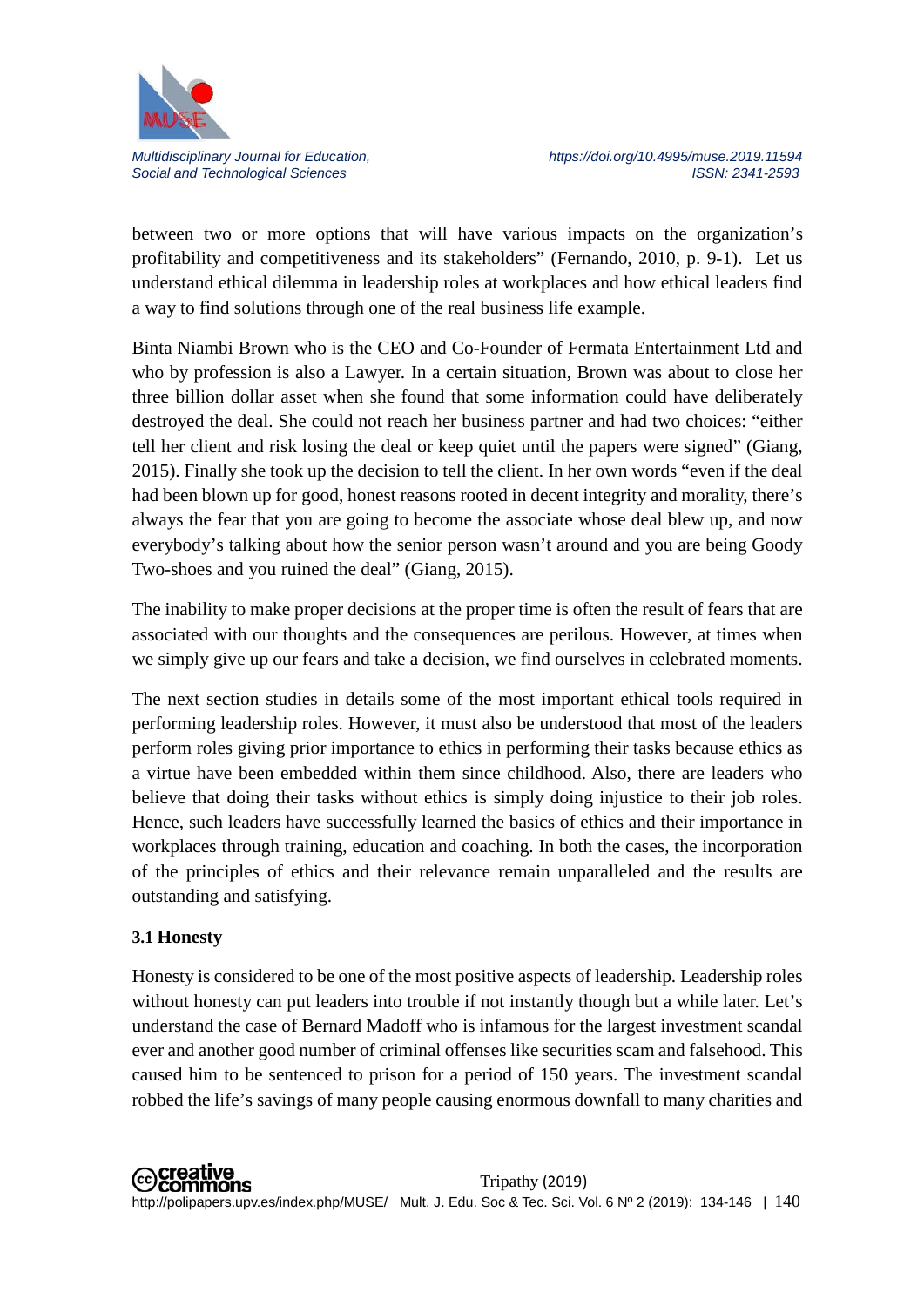

foundations and destruction to pension funds. The leadership traits in Madoff like being positive and confident attracted uncountable investors; however, he was not detected with the ethical principles like honesty to do his business. Hence, leadership traits and abilities without leadership ethics are although purposeless yet devastating. Daft claims "one aspect of being an ethical leader is being honest with followers, customers, shareholders, and the public, and maintaining one's integrity. Honesty refers to truthfulness and non- deception. It implies an openness that followers welcome" (Daft, 2014, p. 40).

The need to implement honesty as an ethical value in leadership is to build trust among the followers. The outrage of corruption, fraud, scandals, and greed among the top level executives in the past is gradually devaluing admiration and respect towards leaders. Hence, the need of the hour at the work places today around the globe demands trust or rebuilding it to promote better work atmosphere and workplace relationships. Trust is a difficult and vulnerable phenomenon to be achieved. Lymn and Adler describe trust as "a bond that is created between and among people. Trust is an emotional and a cerebral connection, characterised by an ability to rely on someone to act in ways that will be of benefit to one's own health and wellbeing" (Lymn and Adler, 2011, p. 10). Followers often tend to start trusting their leaders during bad times or during times that cause stress or during situations that have negative outcomes. Ethical leaders during each of the situations stand by their followers, provide solutions, bring strength and provide comfort thereby building trust and security.

#### **3.2 Fairness**

At the workplaces the discernment of fairness comes to employees when they find their leaders doing justice in making the right decisions. Fairness in judgments and decisions is calculated when a leader does not count culture, caste, creed, sex, and age while evaluating a work performance instead only focuses on the quality of work as delivered by the employees. Ethical leaders by being fair during decisions and judgments are unbiased and make their people feel satisfied and calm. On this note Burchell and Robin suggest leaders to "make tough calls while considering multiple variables, and in some cases those variables cannot be made known. Even when the variables can be made known the decisions often need to be made quickly and cannot be explained thoroughly beforehand" (Burchell and Robin, 2011, p. 98). Hence, whatever may be the requirement or methodologies or values, the insight regarding their leader being fair to make decisions and judgments remain convinced.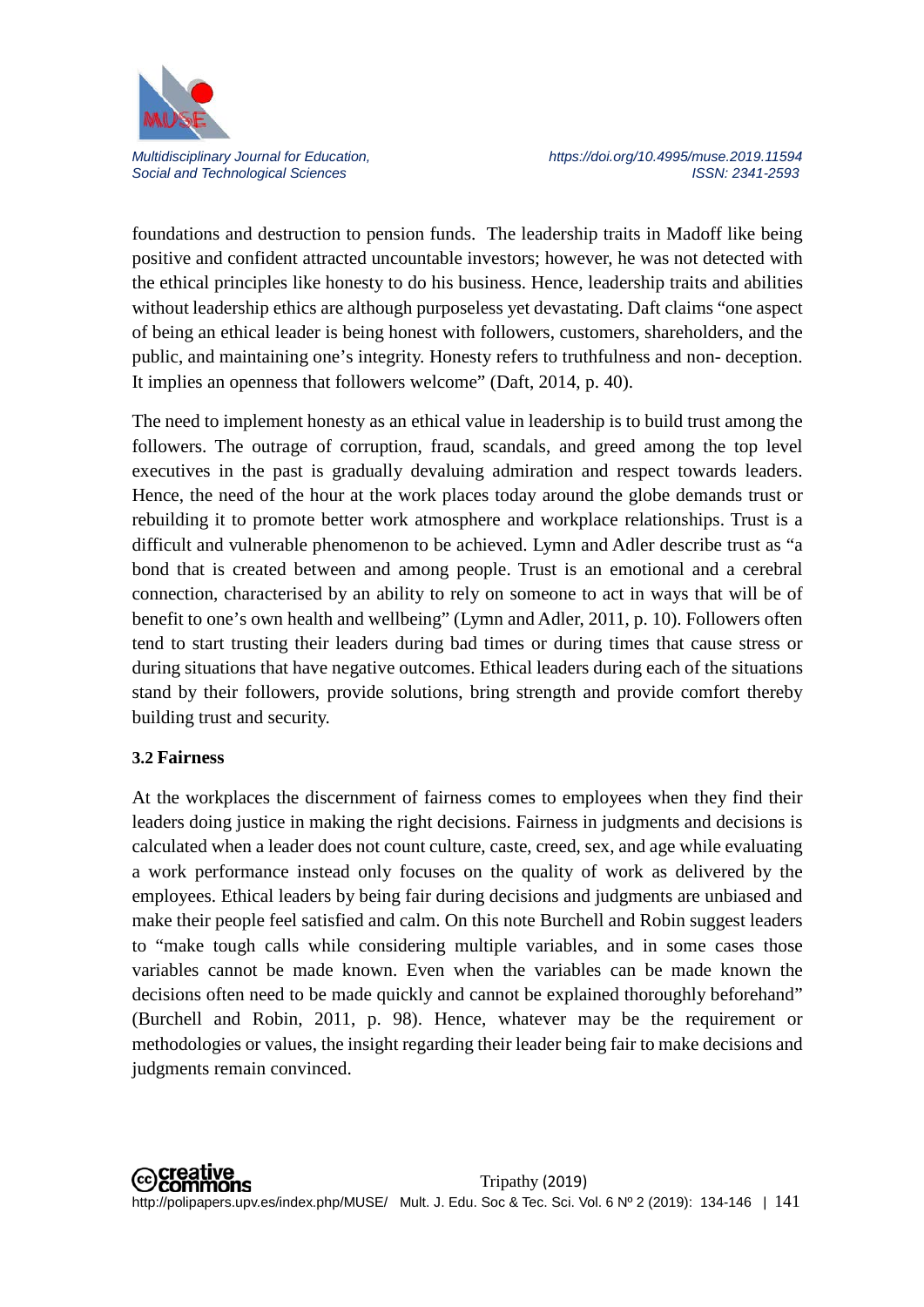

Fairness is one of the tough ethics to be mastered and it requires quite an open mind to accept and evaluate situations before jumping up to any decision or judgment. Employees are workplaces are needed to be highly empowered and encouraged by their leaders. This is required so as to achieve goals faster and also employees remain motivated to welcome more tasks. While being fair with the employees, the leaders tend to leverage confidence among the employees and boost their self-esteem at the same time. Employees feel respected and start working towards organizational goals. However, on the other hand when leaders do not play fair and implement one-man-ships or get biased, employees lose respect and trust towards their leaders which directly affects the reputation of the leader and also the organization.

### **3.3 Accountability**

People have a notion in their mind that being a leader means simply to give instructions commands and make people work under them. However, only a few people understand that leadership is a big challenge and in addition to that leadership with accountability is yet another big challenge that only a few leaders willingly accept. Leadership and accountability is a very rare combination. However, this rare combination has unique traits that have the potentiality to uplift the standard of any given workplace. Alston describes some of the important qualities of an accountable leader. He writes "Accountable leaders hold themselves accountable for their actions and decisions and are able to hold others accountable for the same" (Alston, 2017, p. 23). Ethical leaders with accountability do not blame others for the consequences of their choices or actions. Accountable leaders take steps to be responsible not only of their choices and actions but also of their team's. They carry out all their responsibilities and also take the conscientiousness to answer, explain or take any blame when things go wrong. They are real solvers and fixers of any problem.

The importance of being an accountable leader is vital for any organization. Dive asserts "accountability is vital to organisations for many reasons. Lack of true accountability causes excessive cost, both economic and psychological, de-motivation in those who work for the organisation, dissatisfaction in those served by it, and sub-optimal performance in general" (Dive, 2008, p. 12). In other words, accountability provides freedom to leaders to take up an action or come to a decision. If the leaders have the liability to answer to a particular consequence of the decision they have made or action they have undertaken, that clearly suggests that the decision or the action must be overall beneficial for the organization.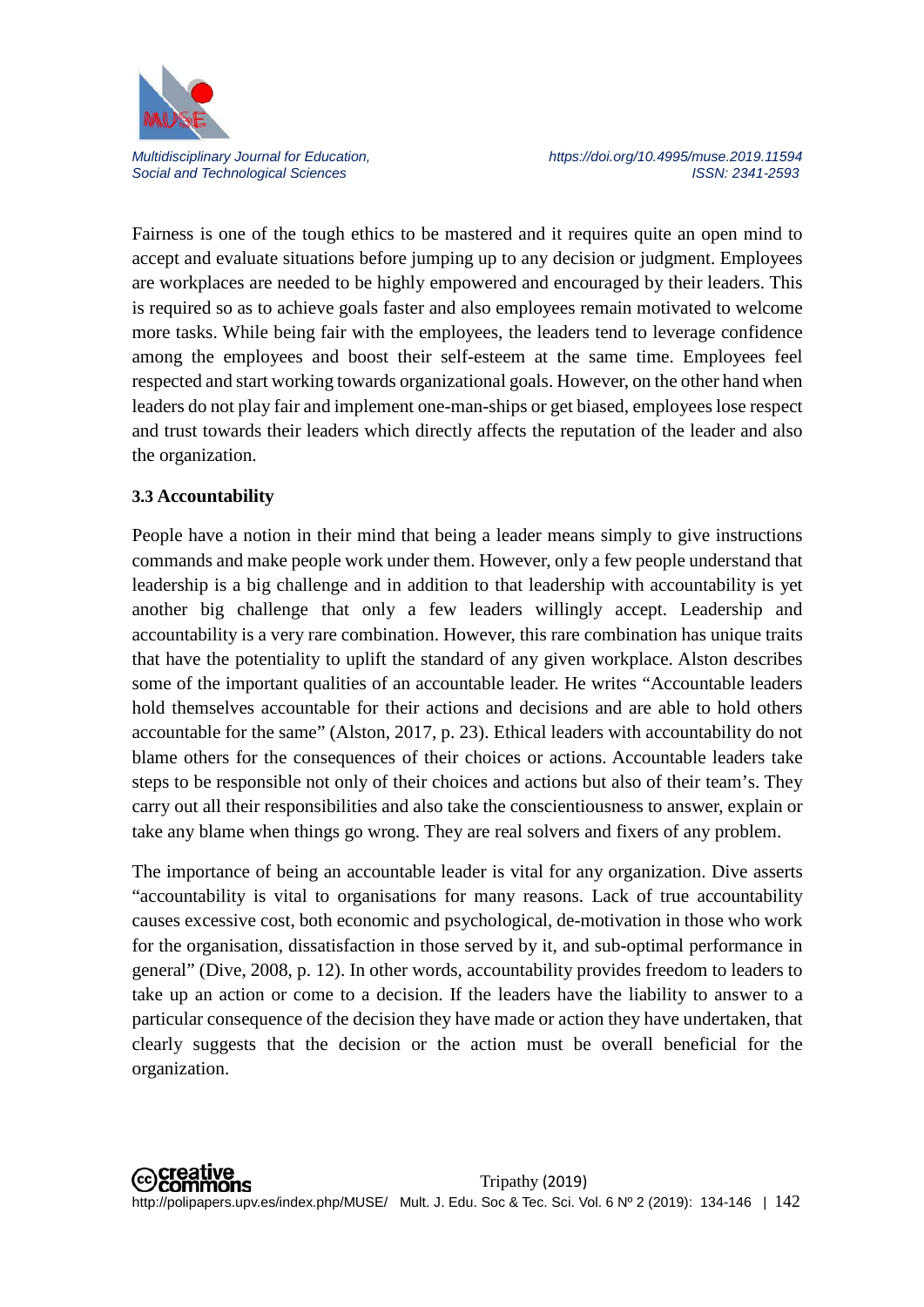

A typical accountable leader generally uses terms of 'I', 'me', 'my' rather putting it to someone else like "What would be my responsibility?", "Please let me know if I can help you with anything", "It was I who suggested on the project" and so on. Accountable leaders take ownership of their duties and do it whole- heartedly to fulfil both their responsibilities and of the organization.

# **3.4 Courage**

Ethical leaders have to perform various roles and take severe decisions at times that require speculations and considerations. Most of the decisions are based on ethical dilemmas where the leaders have to choose between right and right. In such situations leaders to select one alternative keeping in mind what consequences not selecting the other alternatives can bring. For this leaders need the courage to choose and take decisions without fear sticking to principles and ready to face the challenges and difficulties. Cottrell and Harvey suggest

"to become a courageous leader, you must have an undeniable, indisputable and unwavering commitment to be the best you can be. The true measure of your leadership is the ability to look in the mirror and know that you had the courage to do what you felt was the right thing to do" (Cottrell and Harvey, 2004, p. 9).

However, there is still a difference between doing the right things and doing things rightly that requires thorough research and a deep evaluation and insight of both the alternatives keeping in mind the consequences and further evaluating the consequences before arriving into a decision.

Often leaders get de-motivated from exhibiting courage in many situations as they have their preconceived thoughts regarding the consequences or desired results. In other words, leaders likely underestimate the significance of courage and the outcomes attached to it. Aristotle, however, studied that courage is the first virtue and everything else is attached to it and is secondary. In the words of Foster, Nollette, and Frank "For Aristotle, courage resides in the realm of confidence and fear. The excess of confidence is rashness, or foolhardiness and its deficiency is cowardice; courage, therefore is the median point between these two extremes" (Foster, Nollette and Frank, 2012, p. 106). Courage is thus the calibre to comprehend one's strengths and constraints in a given situation.

There are two ways courage can be perceived by others in a workplace; courage as a virtue and courage as a vice. Leaders while choosing to be a courageous need to understand the fine line of difference between both. While courage applied as a virtue brings long-term success and meets the demands of time, as a vice it can become along with a false ego that

**⊙Creative**<br>
©Commons Tripathy (2019) http://polipapers.upv.es/index.php/MUSE/ Mult. J. Edu. Soc & Tec. Sci. Vol. 6 Nº 2 (2019): 134-146 | 143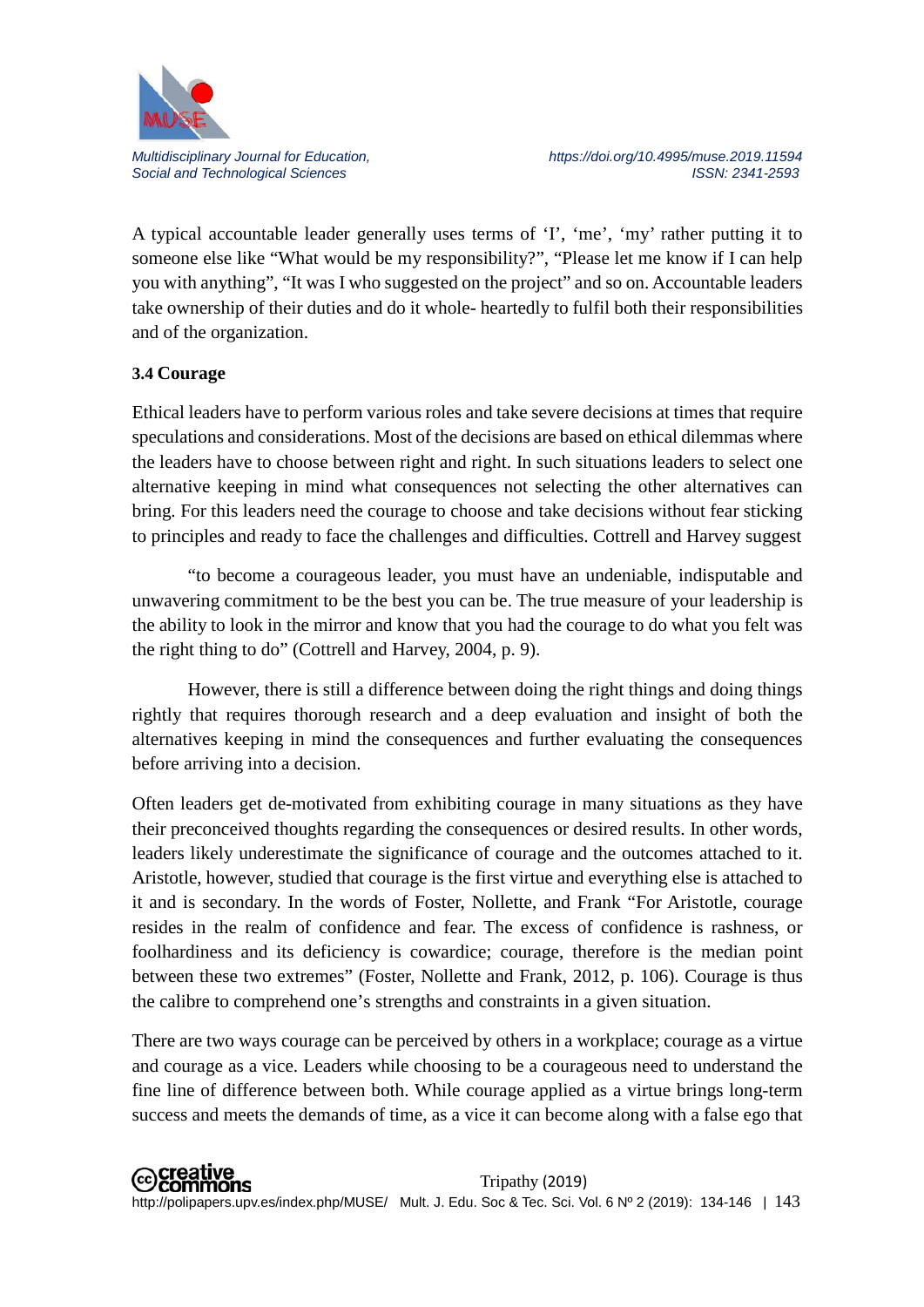

paves ways for devastation. Today workplaces demand courage as a virtue to unlock both the unseen opportunities and challenges keeping intact the values. Comer and Vega rightly write "Leaders must consistently and proactively model exemplary behaviour by applying the personal governance practices as they build a climate that supports moral strength" (Comer and Vega, 2015, p.137).

### **3.4 Patience**

Ethical leadership is embodying various morals and principles and patience is one of them. Patience is all about self-control in adverse situations. Patience as a personality trait has been unrecognized and if at all recognized undervalued. The business world is travelling at a faster rate and in such a rapid pace implementing patience often goes overlooked. Patience is required at every step especially while dealing with situations that are likely to cause a negative outcome to organization. For example, the workplace may demand extra working hours due to insistent issues or at times situations may cause impulsive reactions. Also, at times dealing with unmanageable people can cause losing temper. However, in all the situations leaders are expected to practice patience and develop tolerance. Practising patience can provide unwavering support towards the development of self and also achieve organizational excellence. Leaders have to work in different fields at workplaces having different goals and yet different resources. However, a few strategies would assist in working with patience successful. Leaders can start with understanding the organizational culture at first and then each one of the employees. The next strategy involves listening to viewpoints of others first and presenting self-view points after that. Ethical leaders need perseverance and not giving up. Ethical leaders must understand that innovative ideas always take a little more time to be nourished. Not only this communicating about the same to people of different opinions and personalities and at different time periods also require lots of time. Once, the ideas are imparted and in safe hands, convincing is the next strategy. Although the process is an elongated one yet it breeds results.

### **4. Conclusions**

Leaders are the futures of any given organization. Practicing ethics along with their duties will not only encourage employees to follow them but also provide satisfaction to the heads of the organization that their company is in safe hands. This paper studied the structure of leadership and the significance of ethical leadership at workplaces. Ethical leadership does not merely recognize and appreciates the positive skills or personality traits but also demands the integration of ethics into roles, responsibilities, and duties for mutual benefits both of self and workplaces. Ethics play wonderful roles in motivating employees and

**⊙Creative**<br>
©Commons Tripathy (2019) http://polipapers.upv.es/index.php/MUSE/ Mult. J. Edu. Soc & Tec. Sci. Vol. 6 Nº 2 (2019): 134-146 | 144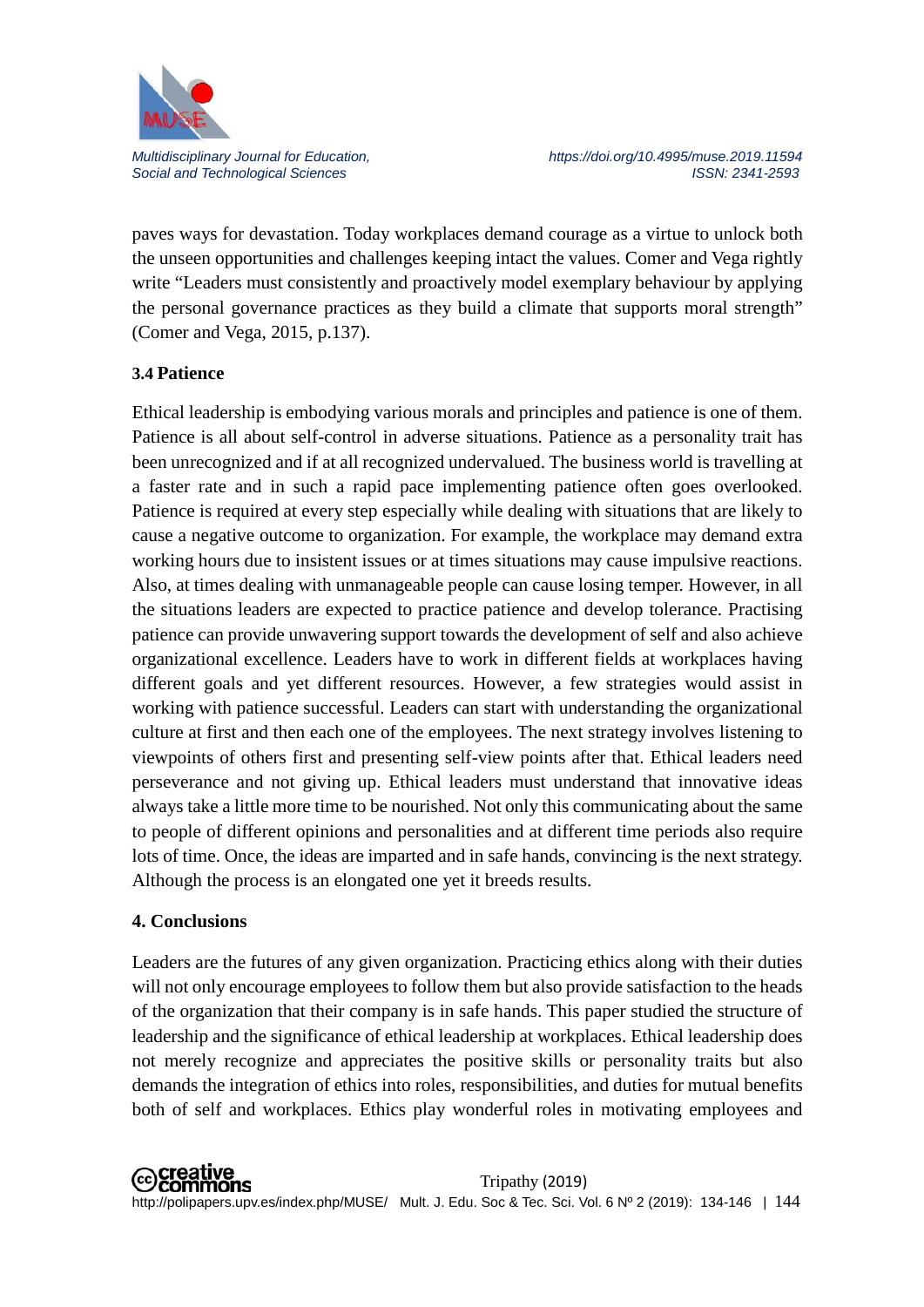

leaders at workplaces to build strategies and principles to go by it. Ethical leaders must be encouraged, supported, and polished to achieve the maximum of abilities that generate the maximum of accomplishments. This paper also studied some of the basic yet requisite ethics that leadership roles must implement in their daily activities at the workplaces in order to receive excellent outcomes. It can thus be concluded that ethics such as honesty, courage, fairness, accountability, and patience are few among many workplace ethics which require practicing and exercising.

# **5. References**

Alston, F. (2017). Lean implementation: Applications and hidden costs. Boca Raton: CRC Press, Taylor & Francis Group. <https://doi.org/10.1201/9781315154497>

Beugré, C. D. (1998). Managing fairness in organizations. Westport (Connecticut): Quorum Books.

Burchell, M., & Robin, J. (2011). The great workplace: How to build it, how to keep it, and why it matters. San Francisco: Jossey-Bass/Wiley.

Bustin, G. (2014). Accountability: The key to driving a high-performance culture. New York: McGraw-Hill Education.

Chamberlain, R. (2016). Conscious leadership in the workplace: A guidebook to making a difference one person at a time. New York, NY: Morgan James Publishing.

Collins, D. (2009). Essentials of business ethics: Creating an organization of high integrity and superior performance. Hoboken, NJ: John Wiley & Sons. <https://doi.org/10.1002/9781118386163>

Comer, D. R., & Vega, G. (2011). Moral courage in organizations: Doing the right thing at work. Armonk, NY: M.E. Sharpe.

Cottrell, D., & Harvey, E. L. (2004). Leadership courage: Leadership strategies for individual and organizational success. Walk the Talk.

Daft, R. L. (2014). Leadership experience. New York: Cengage learning.

Dive, B. (2008). The accountable leader: Developing effective leadership through managerial accountability. London: Kogan Page.

Doohan, L. (2007). Spiritual leadership: The quest for integrity. New York: Paulist Press.